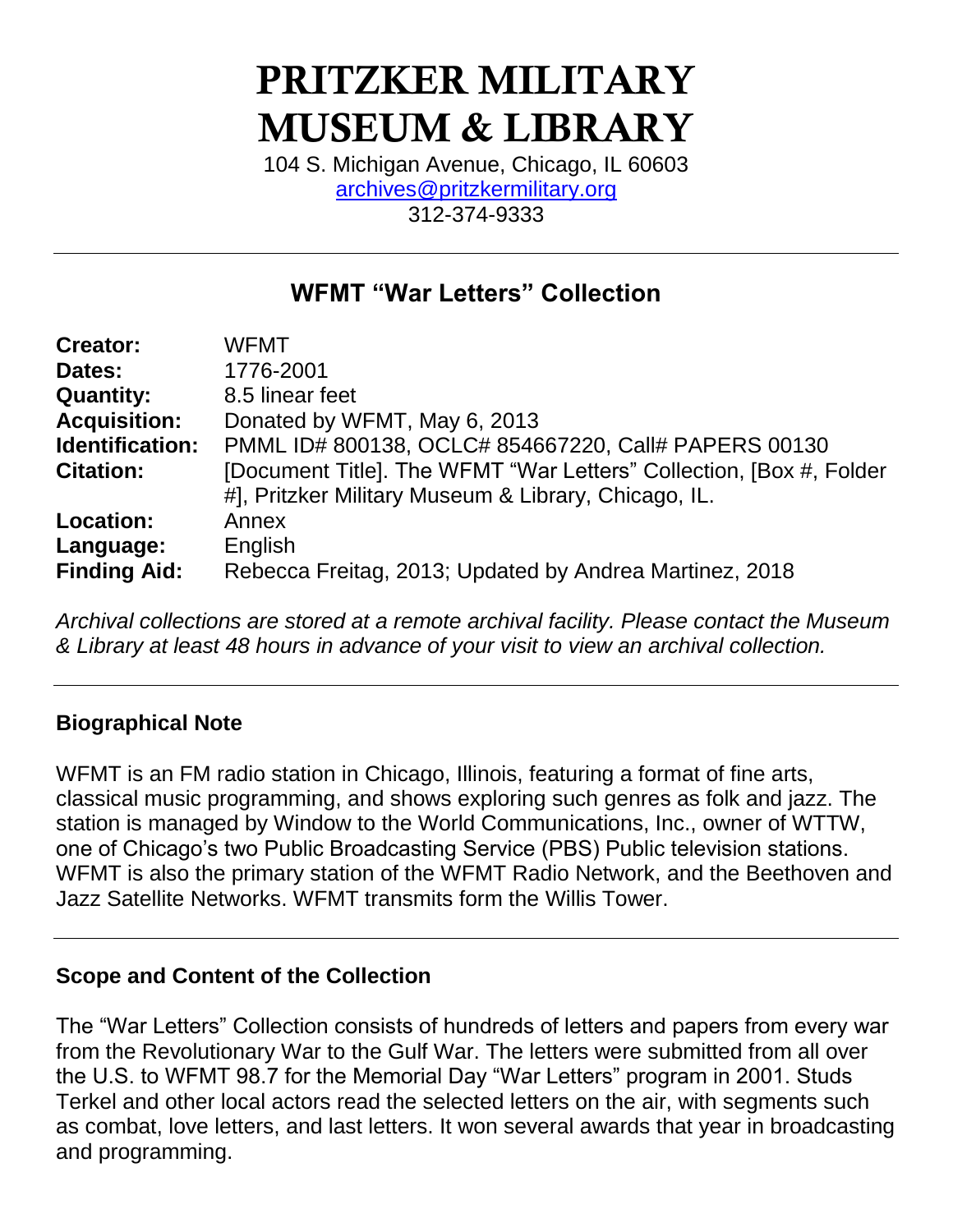### **Arrangement**

The collection arrived with no discernible arrangement and was rearranged alphabetically by war by PMML staff. The collection is contained within 7 legal boxes, 3 letter boxes, 2 small boxes and 1 oversize box. The collection is arranged into series according to WFMT Operational Documents and War Letters Submissions.

#### **Series One: WFMT Operational Documents, 2001**

This series contains documents pertaining to the operational side of the "War Letters" program, such as scripts, instructions, communication within the station, and articles pertaining to the program from newspapers all over the U.S.

#### **Series Two: "War Letters" Submissions, 2001**

This series contains materials that were donated by people across the U.S. to be submitted for the "War Letters" program to be read on the air. Some are donated by the veterans themselves, and some are donated by their family members and descendants. Most are copies, but there are also some originals.

#### **Restricted Items**

This collection contains one box of materials restricted for 75 years due to personal information.

| 10 | Restricted                              |      |
|----|-----------------------------------------|------|
|    | Release Forms For Donors, Part 1        | 2001 |
|    | <b>Release Forms For Donors, Part 2</b> | 2001 |
|    | <b>Talent Forms and Tax Documents</b>   | 2001 |
|    | Listener Comments via U.S.P.S.          | 2001 |
|    | Listener Comments via Internet          | 2001 |
|    | Listener Comments via Telephone         | 2001 |
|    |                                         |      |

# **Rights**

Copyrights held by WFMT were transferred to the Pritzker Military Museum & Library. All other rights are held by the author or publisher. Users assume responsibility for following copyright laws as established by US Code Title 17.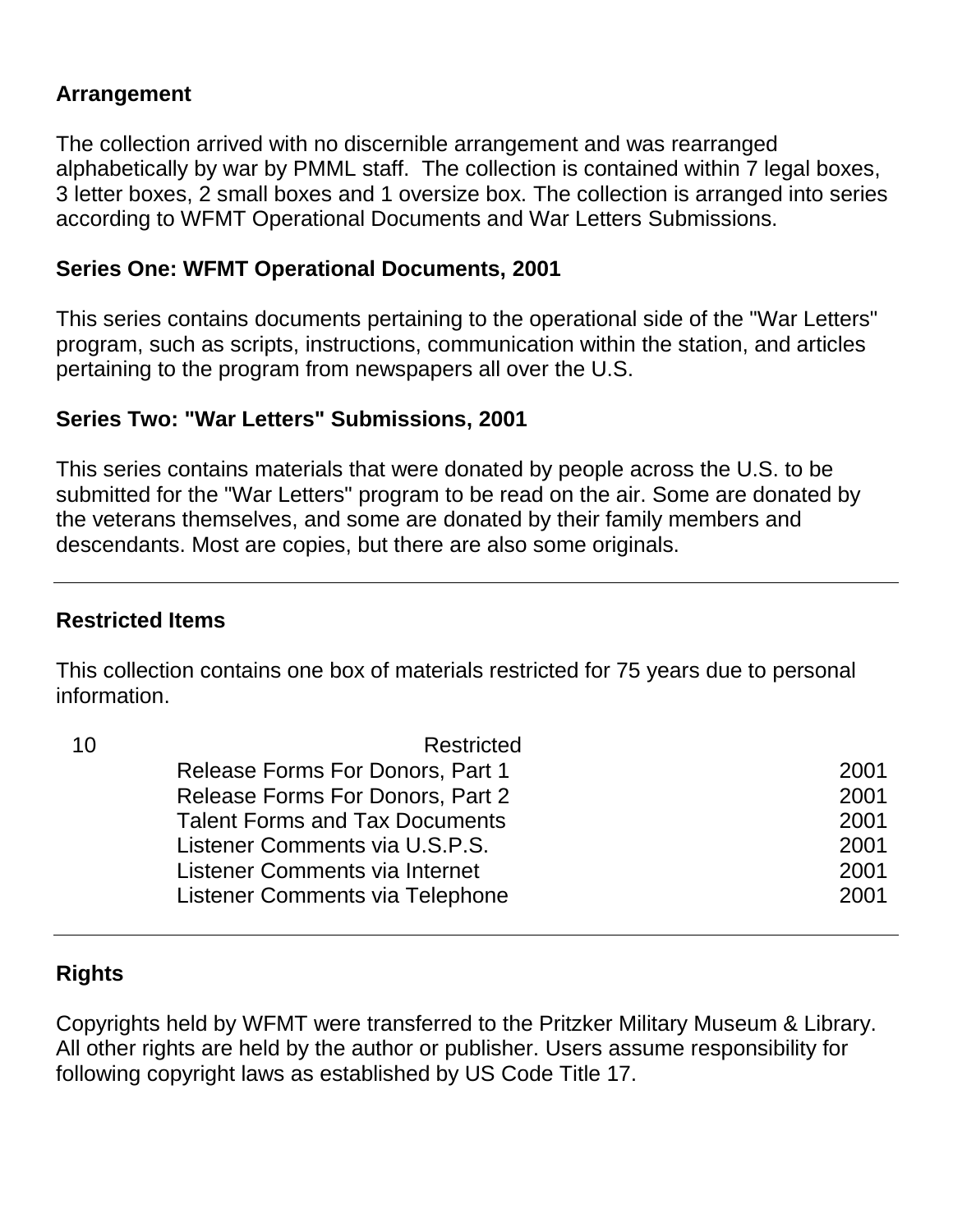# **Key Subjects**

This collection is indexed under the following headings in the Library's online catalog. Researchers interested in materials about related topics, persons, or places should search the catalog using these subject headings.

#### **Names**

Terkel, Studs, 1912-2008. WFMT (Radio station : Chicago, III.)

#### **Subjects**

Civil War, U. S., 1861-1865. Correspondence. Gulf War, 1991. Korean War, 1950-1953. Kosovo Conflict, 1998-1999. Spanish-American War, 1898. Veterans--American. Veterans Day. Vietnam War, 1961-1975. War stories. World War, 1914-1918. World War, 1939-1945.

# **Container List**

|   | <b>Series 1: WFMT Operational Documents</b>                                                                                      | 2001       |
|---|----------------------------------------------------------------------------------------------------------------------------------|------------|
| 1 | <b>Original Script</b>                                                                                                           | n.d.       |
|   | <b>Script Drafts</b>                                                                                                             | $1-May-01$ |
|   | <b>Final Script</b>                                                                                                              | 24-May-01  |
|   | <b>Operational Materials</b>                                                                                                     | $1-May-01$ |
|   | 6th Annual A.I.R. Awards Program                                                                                                 | 16-Oct-01  |
|   | News Articles About the War Letters Program, Sent From Keith E.<br>Fickenscher, Director of Dept. of Veterans' Affairs, Nebraska | 30-May-00  |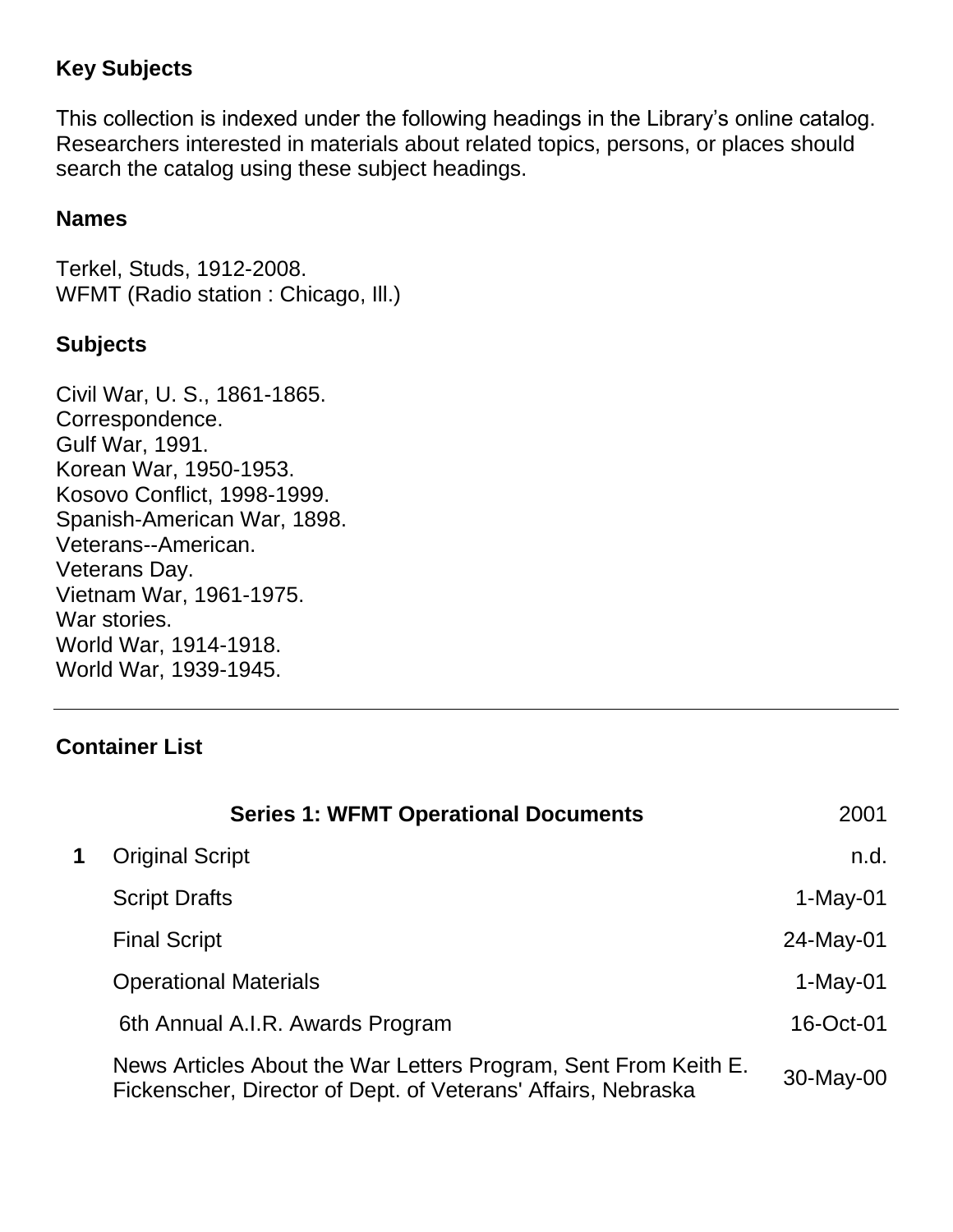# **Series 2: "War Letters Submissions"**

**2**

| Copy, Hempstead Washburne, Donor # 6, Yes, Revolutionary War           | $27$ -Oct-<br>1776 |
|------------------------------------------------------------------------|--------------------|
| Copy of New York Times Clip, Jim Kielty, Donor #39, No, War of<br>1812 | 36842              |
| Copy, Sue Harboe, Donor # 29, Yes, Mexican War                         | $21$ -Jul-<br>1846 |
| Marguerite De Huszar Allen, Donor # 217, No, Civil War                 | 23043              |
| Copy, Elizabeth L. Amos, Donor # 143, Maybe, Civil War                 | 1861-1963          |
| Copy, Thomas A. Atkinson, Donor # 226, No, Civil War                   | 1863               |
| Copy, Cliff Chase, Donor # 237, Civil War                              | 1864-1899          |
| Copy, civilwarhome.com, Donor # 243, Maybe, Civil War                  | 1861-1862          |
| Copy, Roger F. Dickinson, Donor # 264, Yes, Civil War                  | April, 1862        |
| Copy, Anna Fallon, Donor # 54, Yes, Civil War                          | 1865               |
| Copy, Judith Goldberg, Donor # 276, No, Civil War                      | n.d.               |
| Copy, William T. Hafer, Donor # 5, No, Civil War                       | n.d.               |
| Copy, Alan Hudson, Donor # 249, Civil War                              | 1862-1864          |
| Copy, Lois Palmer Huth, Donor # 235, Civil War                         | 1861-1864          |
| Copy, Lois Clover Kolb, Donor # 141, Yes, Civil War                    | 1861               |
| Copy, Charles F. Larimer, Donor # 250, Yes, Civil War                  | 1862-1865          |
| Copy, Shari Holmer Lewis, Donor #83, Yes, Civil War                    | 1861-1864          |
| Copy, Richard H. Lucas, Donor # 212, Civil War                         | 1862-1864          |
| Copy, Ione H.S. Mueller, Donor # 310, Finalist, Civil War              | n.d.               |
| Copy, Samuel C. Plummer, Donor # 295, Yes, Civil War                   | 1861-1864          |
| Copy, David J. Ritchie, Donor # 292, Yes, Civil War                    | 1862-1863          |
| Copy, Sally Garner, Donor # 189, Yes, Civil War                        | 1863               |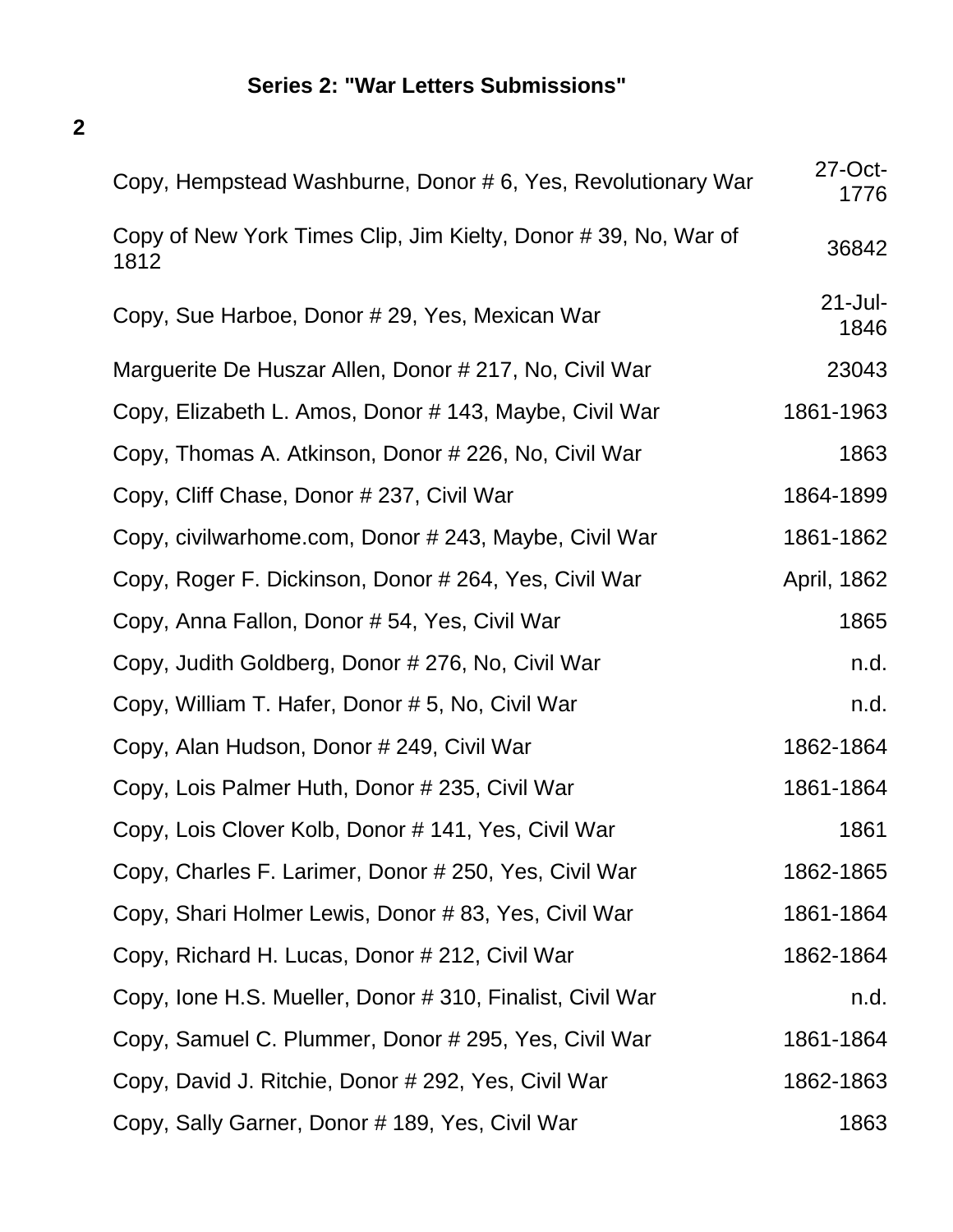| Copy, John Schroer, Donor # 199, No, Civil War                                   | 1864-1865          |
|----------------------------------------------------------------------------------|--------------------|
| Copy, John R. Schuerman, Donor # 107, No, Civil War                              | 1863               |
| Copy, Mary Alayne Schwartz, Donor # 124, No, Civil War                           | 1862               |
| Copy, Betty M. Spahr, Donor #71, No, Civil War                                   | 1865               |
| Copy, Kenley A. Spooner, Donor #7, No, Civil War                                 | 12-Nov-<br>1865    |
| Copy, Adelaide Thulin, Donor # 341, Civil War                                    | 1862-1863          |
| Copy, Lynette Werdin, Donor #82, Yes, Civil War                                  | $13$ -Oct-<br>1865 |
| Copy, Wilmette Historical Society, Attn: Melinda, Donor # 311, Yes,<br>Civil War | n.d.               |
| Copy, James Wilson, Donor # 272, No, Civil War                                   | 1862-1863          |
| Copy, Dorothy Worst, Donor # 213, Civil War                                      | n.d.               |
| Copy, Alice Wright, Donor # 150, Civil War                                       | 1863               |
| Copy, Isabel Jackson, Donor # 312, No, Philippines                               | 1898               |
| Copy, Marita Maxey, Donor # 178, No, Spanish American War                        | 1898               |
| Copy, Charles Becker, Donor # 144, No, WWI                                       | 18-Nov-18          |
| Copy, Dorothy Bertolacini, Donor # 281, No, WWI                                  | 1918               |
| Copy, Su Bohrlin, Donor # 242, No, WWI                                           | 24-Nov-18          |
| Copy, Doris Bratt, Donor #49, No, WWI                                            | n.d.               |
| Copy, Janet Brotherhood, Donor #91, No, WWI                                      | 1918               |
| Copy, Dolores Johnson Budd, Donor # 257, Yes, WWI                                | 1918               |
| Copy, C. Cameron, Donor #38, No, WWI                                             | 1919               |
| Copy, George W. Carlton, Donor # 302, Yes, WWI                                   | 1918               |
| Copy, Dorothy Clarke, Donor # 231, WWI                                           | 1917-1918          |
| Copy, Mary Danielson, Donor # 278, No, WWI                                       | 1918               |
| Copy, Loretta Dormann, Donor #339, No, WWI                                       | 1919               |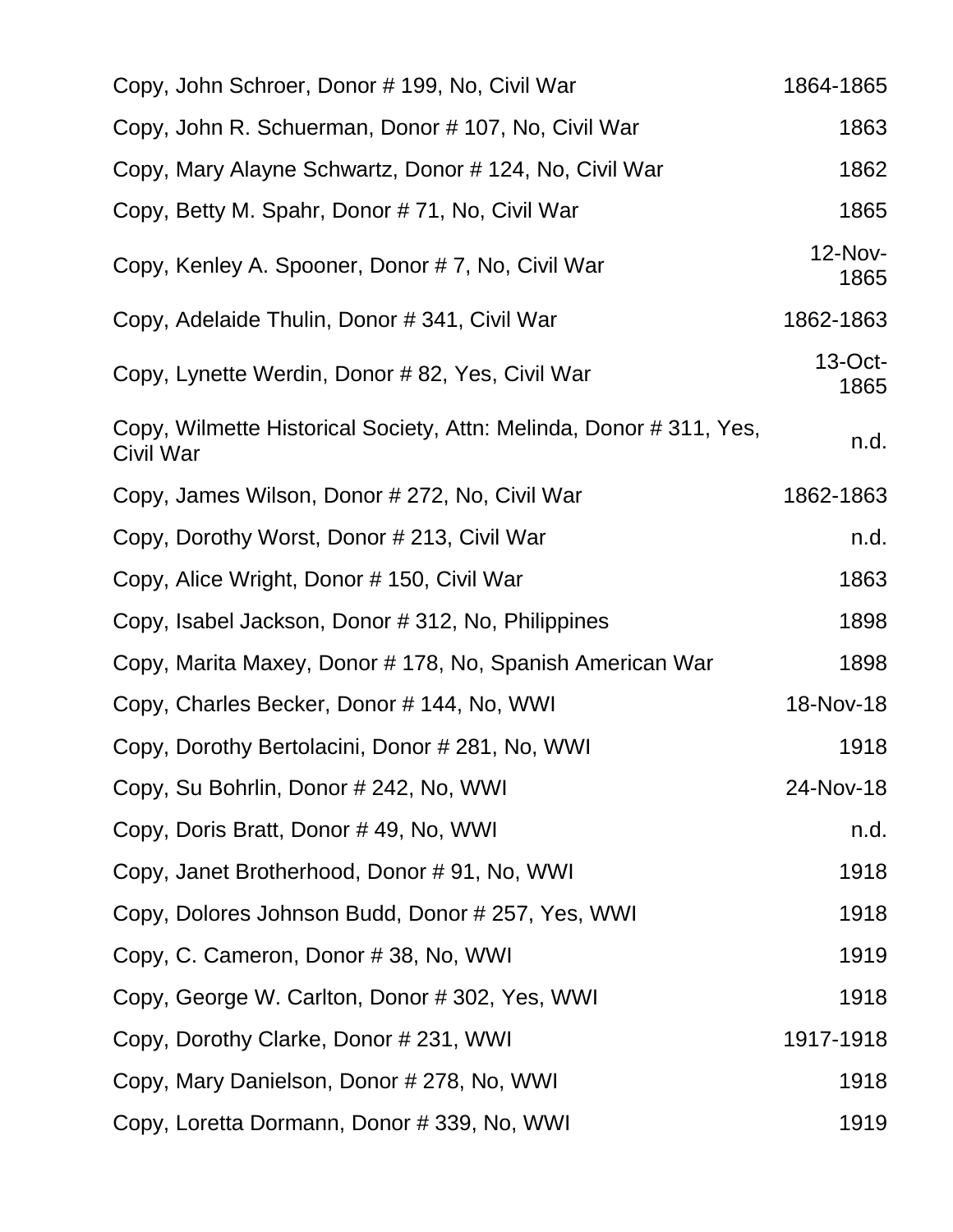|   | Copy, Mary A. Gorman, Donor #133, Maybe, WWII    | 24-Nov-18 |
|---|--------------------------------------------------|-----------|
| 3 | Copy, DD Gunderson, Donor #115, No, WWI          | 1918      |
|   | Copy, Mae Halligan, Donor # 159, No, WWI         | n.d.      |
|   | Copy, Jane M. Hanes, Donor # 146, Yes, WWI       | 1918-1919 |
|   | Copy, Hollis Burm Hess, Donor #3, No, WWI        | 1919      |
|   | Copy, BJ Hoddinott, Donor # 160, No, WWI         | 1917      |
|   | Copy, Sheila Huskins Hori, Donor # 223, Yes, WWI | 1918      |
|   | Copy, Jenny Krul, Donor # 365, WWI               | 1918      |
|   | Copy, M. Larsen, Donor #318, Yes, WWI            | 1916      |
|   | Copy, John D. Lee, Donor # 256, Yes, WWI         | 1918      |
|   | Copy, Paul Marshall, Donor # 62, No, WWI         | 22-Oct-18 |
|   | Copy, Theresa McDermott, Donor #87, No, WWI      | 1918      |
|   | Copy, Barbara Baucom Milwee, Donor #331, No, WWI | 1917-1944 |
|   | Copy, Barbara Nesterenko, Donor #307, No, WWI    | 1915      |
|   | Copy, Helen M. Neville, Donor #80, No, WWI       | 1918      |
|   | Copy, Corrine Niedenthal, Donor # 197, No, WWI   | 1918      |
|   | Copy, Ursula Sabin Postma, Donor #46, No, WWI    | 1917-1918 |
|   | Copy, Anna E. Ralston, Donor # 207, No, WWI      | 1917      |
|   | Copy, Jerene G. Rosenthal, Donor # 300, WWI      | 1918      |
|   | Copy, Nancy M. Scheid, Donor # 109, Maybe, WWI   | 1919      |
|   | Copy, Nancy Steele, Donor # 209, No, WWI         | n.d.      |
|   | Copy, Eunice May Schultz, Donor # 313, Yes, WWI  | 18-Nov-18 |
|   | Copy, Joan Stube, Donor # 219, WWI               | 1917-1918 |
|   | Copy, Malcolm Turner, Donor #85, Yes, WWI        | n.d.      |
|   | Copy, Muriel Underwood, Donor # 215, No, WWI     | n.d.      |
|   | Copy, Sally deVicentis, Donor # 296, No, WWI     | 1917      |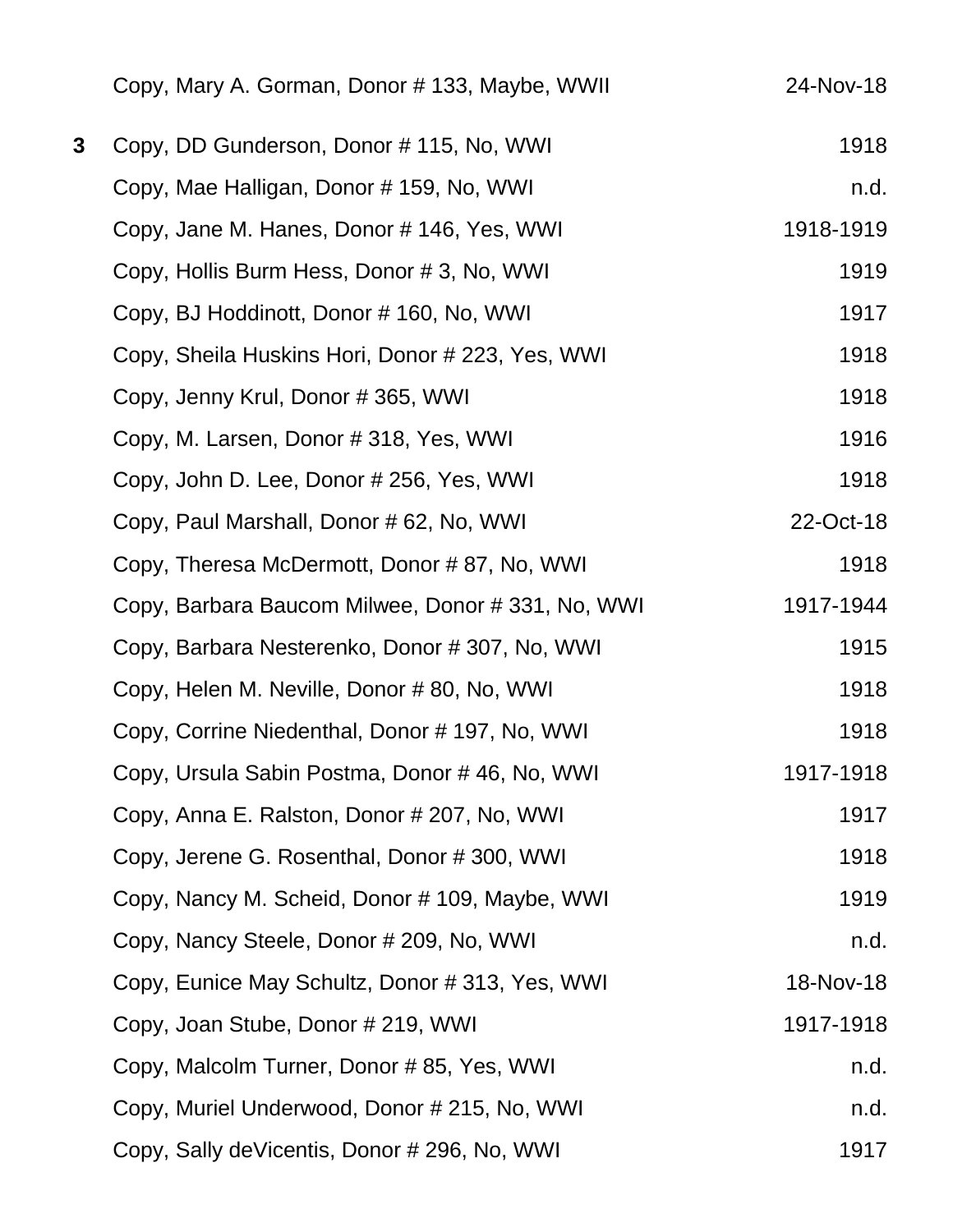| Copy, Marguerite James Williams, Donor # 218, No, WWI     | 1919      |
|-----------------------------------------------------------|-----------|
| Copy, Fran Abbihil, Donor # 65, Yes, WWII                 | 1943-1944 |
| Copy, Katy Ahearn, Donor # 222, No, WWII                  | n.d.      |
| Copy, Rev. Dr. Henry C. Allan, Jr., Donor # 279, No, WWII | 1945      |
| Copy, Thomas K. Allison, Donor # 25, Yes, WWII            | 1944      |
| Copy, Franz Altschuler, Donor # 214, WWII                 | 1944-1945 |
| Copy, Harriet Baker, Donor #174, No, WWII                 | 1942-1943 |
| Copy, Winifred Baker, Donor #148, No, WWII                | 1944      |
| Copy, Randy Baran, Donor # 303, No, WWII                  | 3-Nov-44  |
| Copy, Jamie Baron, Donor # 338, No, WWII                  | 1943      |
| Copy, Frank X. Barr, Donor #43, No, WWII                  | 1998      |
| Copy, Fred W. Baumgartner, Donor #135, WWII               | 1945      |
| Copy, Anna Bayci, Donor # 352, WWII                       | 1944-1945 |
| Copy, John Beckel, Donor # 172, No, WWII                  | 1944      |
| Copy, Martha Mull Belluschi, Donor #353, WWII             | n.d.      |
| Copy, Webelene Bethea, Donor # 126, No, WWII              | 1948      |
| Copy, Jackie Winchell Blair, Donor # 344, Yes, WWII       | 1937      |
| Originals, Carl Bogaard, WWII                             | 1944-1945 |
| Copy, Rosemary Boyle, Donor #301, WWII                    | 1943-1944 |
| Copy, William Brink, Donor # 142, Maybe, WWII             | 17-Jan-45 |
| Copy, Betty Britton, Donor # 320, No, WWII                | 1945      |
| Copy, Harriette Breslin, Donor # 55, Yes, WWII            | 1944-1945 |
| Copy, Gail Brooks, Donor # 36, Yes, WWII                  | 1944      |
| Originals, Charlotte P. Burgess, Donor # 139, Maybe, WWII | 1944-1945 |
| Copy, Celeste Busk, Donor # 196, No, WWII                 | 1945      |
| Copy, Olivia Cadmus, Donor # 283, No, WWII                | n.d.      |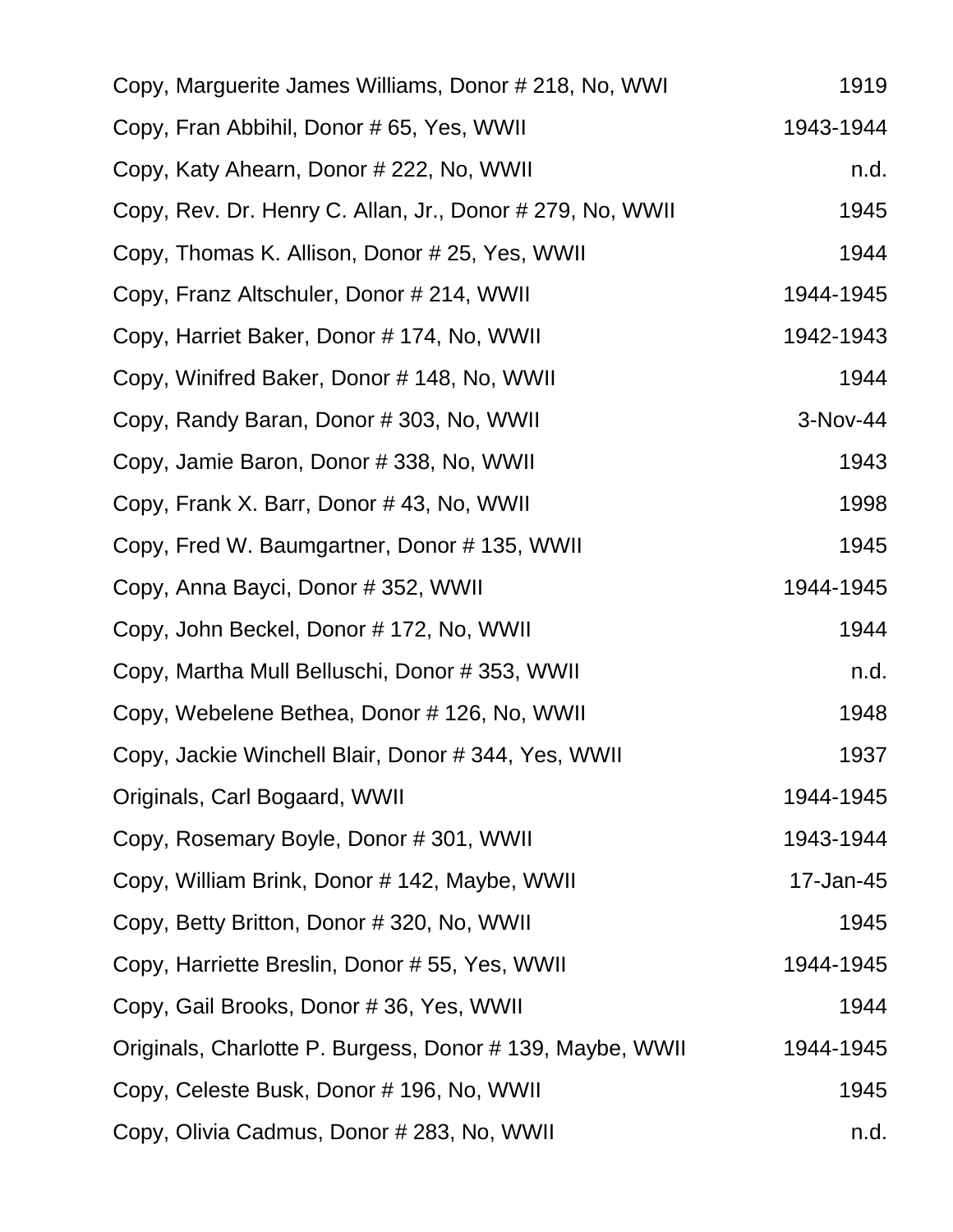|   | Copy, Gay Callaway, Donor # 1, Yes, WWII           | 1943             |
|---|----------------------------------------------------|------------------|
|   | Copy, Richard Chessick, Donor # 267, Yes, WWII     | 1944             |
|   | Copy, Rose Christ, Donor # 282, No, WWII           | n.d.             |
|   | Copy, Susan Christansen, Donor # 315, No, WWII     | 1943-1946        |
|   | Copy, Walter B. Clarkson, Donor # 255, Yes, WWII   | 11-May-45        |
|   | Copy, Joan Fitzgerald Clopton, Donor #88, WWII     | n.d.             |
|   | Copy, Joleen Corzine, Donor #155, No, WWII         | 1945             |
|   | Copy, Jerry Cozzola, Donor # 254, Yes, WWII        | 1943-1945        |
|   | Copy, Hal Cress, Donor #334, No, WWII              | 1945             |
|   | Copy, Stewart Crockett, Donor #37, No, WWII        | 1943-1945        |
| 4 | Copy, Joan Culler, Donor # 263, Yes, WWII          | 1945             |
|   | Copy, Amelia Cunningham, Donor # 22, Yes, WWII     | 11-Aug-44        |
|   | Copy, Fred G. Czerwionka, Donor #48, Yes, WWII     | 1944             |
|   | Copy, George E. David, Donor # 119, Maybe, WWII    | 1944             |
|   | Copy, Bonnie S. Day, Donor #73, Yes, WWII          | 1945             |
|   | Copy, Bob Denzel, Donor #170, No, WWII             | 1943-1948        |
|   | Copy, Peggy Diefenbach, Donor # 265, Yes, WWII     | 1944             |
|   | Copy, Jim Doherty, Donor # 101, No, WWII           | 1945             |
|   | Copy, Philip Drell, Donor # 89, WWII               | 1944-1945        |
|   | Copy, Marguerite Drury, Donor # 168, No, WWII      | 1944-1945        |
|   | Copy, Bill Dodds, Donor # 166, No, WWII            | 1945             |
|   | Copy, Jean Dunkerley, Donor # 12, No, WWII         | 1942-1945        |
|   | Copy, Shirley Kolom Elboom, Donor #59, Maybe, WWII | 1941             |
|   | Copy, Gilbert Elenbogen, Donor # 309, No WWII      | <b>June 1944</b> |
|   | Copy, Eugene Engberg, Donor # 27, No, WWII         | 18-Oct-44        |
|   | Originals, Evelyn Eubank, Donor # 97, No, WWII     | 1944             |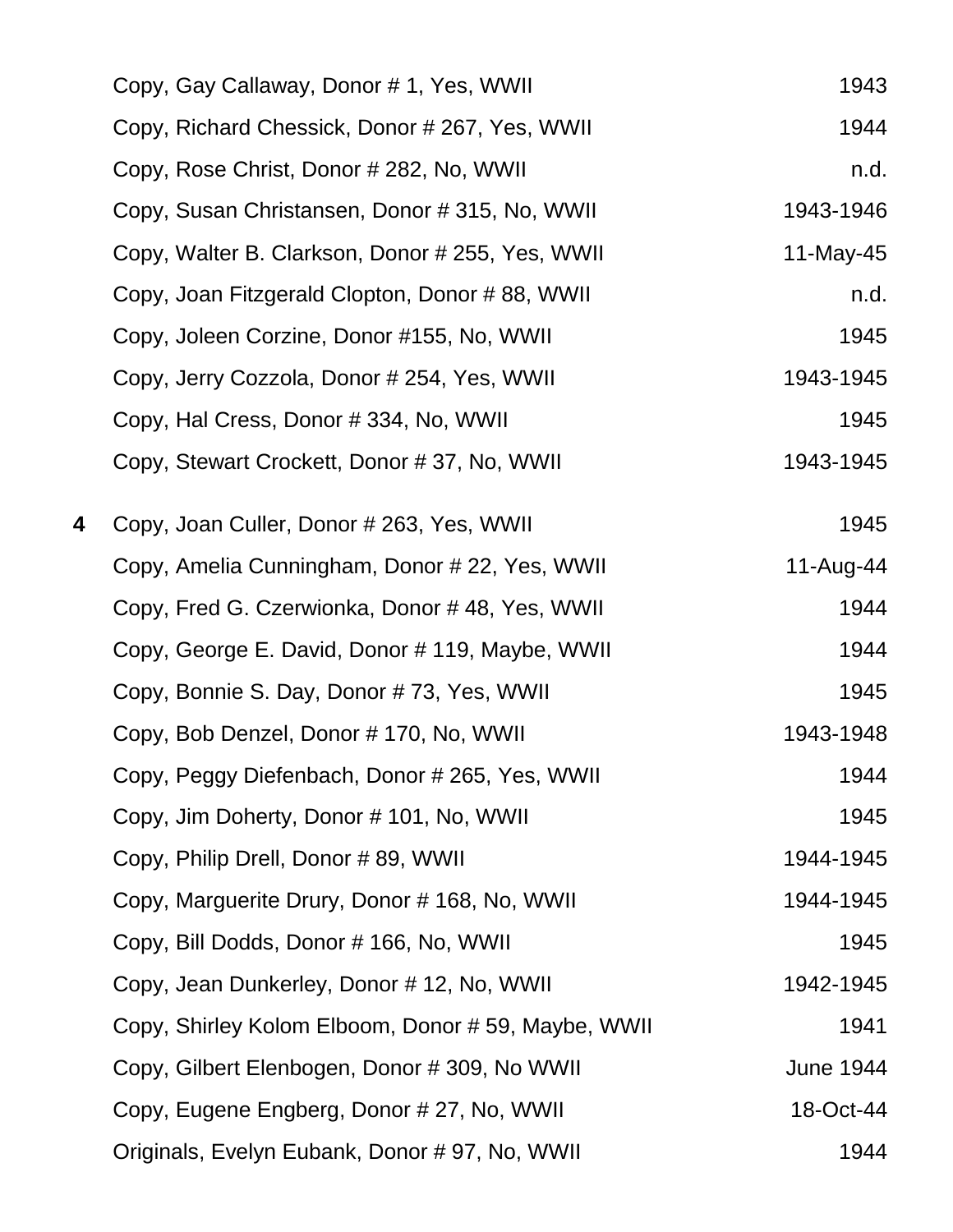| Copy, Claire Falk, Donor # 163, No, WWII           | n.d.      |
|----------------------------------------------------|-----------|
| Copy, James Fencka, Donor # 340, No, WWII          | 1944      |
| Copy, Virginia Finnegan, Donor # 200, No, WWII     | 1942-1943 |
| Copy, John Fiorio, Donor # 359, WWII               | 6-Jan-44  |
| Copy, Sylvia Fischer, Donor # 32, Yes, WWII        | 1945      |
| Copy, Edna H. Fredericks, Donor #8, Yes, WWII      | 15-Jun-43 |
| Copy, Eric Friedler, Donor # 51, Yes, WWII         | 27-Jun-45 |
| Copy, Robert Friese, Donor # 224, No, WWII         | 27-Jun-46 |
| Copy, Walter Fuchs, Donor # 194, No, WWII          | n.d.      |
| Copy, Mary Ann Garrett, Donor #14, Yes, WWII       | 1944      |
| Copy, Suzanne Garvin, Donor # 347, Yes, WWII       | n.d.      |
| Copy, Sophie Gilman, Donor #125, No, WWII          | 7-Aug-45  |
| Copy, Kevin Gilmore, Donor # 106, No, WWII         | 1944      |
| Copy, Sue Denov Ginex, Donor # 220, Yes, WWII      | 1944      |
| Copy, Helga W. Girkins, Donor # 132, WWII          | 8-Sep-45  |
| Copy, Sharon Glassman, Donor # 216, No, WWII       | 1944      |
| Copy, Gerd Goble, Donor #17, No, WWII              | 1944      |
| Copy, Virginia Greve, Donor # 57, Yes, WWII        | 1944-1945 |
| Copy, Joyce L. Groth, Donor # 114, WWII            | 1944-1945 |
| Copy, Nicholas J. Gumbinger, Donor # 349, No, WWII | 2001      |
| Copy, Shirley Gunter, Donor #77, No, WWII          | n.d.      |
| Copy, Geraldine Kulieke Hahn, Donor #78, Yes, WWII | 1945      |
| Copy, Howard Harwood, Donor #306, Yes, WWII        | 1944-1945 |
| Copy, Naomi Hasegawa, Donor #137, No, WWII         | 1977      |
| Copy, Jane Heil, Donor # 162, Yes, WWII            | 1944-1945 |
| Copy, Patricia A. Henek, Donor # 140, WWII         | 25-May-45 |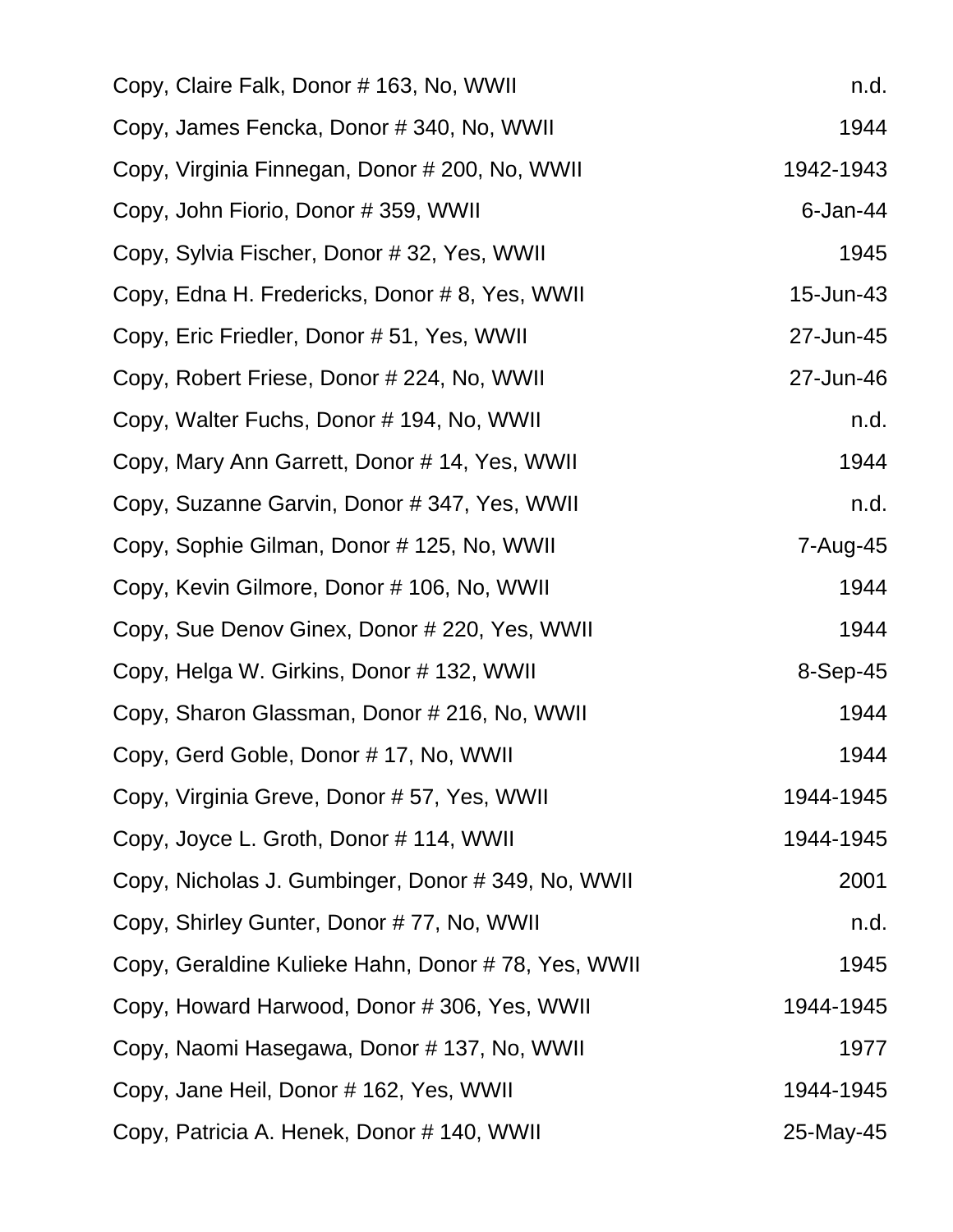|   | Copy, Marilyn Hermann, Donor # 324, WWII             | 28-Feb-45     |
|---|------------------------------------------------------|---------------|
|   | Copy, Margaret Henning, Donor # 182, Yes, WWII       | 1945          |
|   | Copy, Hildreth, Donor # 333, No, WWII                | 1945          |
|   | Copy, Virginia Hilkens, Donor # 100, No, WWII        | 1945          |
|   | Copy, Constance Hirsch, Donor #337, No, WWII         | 1941-1945     |
|   | Copy, Walter J. Hirsch, Donor # 258, Yes, WWII       | 1944          |
|   | Copy, Louise Hollingsworth, Donor # 205, No, WWII    | 1943          |
|   | Copy, Michele Houghtaling, Donor # 225, WWII         | 1945          |
|   | Copy, Alan Howenstine, Donor # 328, Yes, WWII        | 1944-1945     |
|   | Copy, Marcine Hubbartt, Donor # 21, No, WWII         | 1943          |
|   | Copy, Helen Hughes, Donor # 325, No, WWII            | 1944-1945     |
|   | Copy, Peter Hughes, Donor # 317, WWII                | 1944          |
|   | Copy, Sidney Hyman, Donor # 245, Yes, WWII           | 1942-1944     |
| 5 | Copy, Lorna M. Hymen, Donor # 16, No, WWII           | <b>Nov-44</b> |
|   | Copy, Christina Irwin, Donor # 145, Maybe, WWII      | n.d.          |
|   | Copy, Linda Jack, Donor # 360, No, WWII              | 6-May-43      |
|   | Copy, Viola Schwab Jacobi, Donor # 345, No, WWII     | n.d.          |
|   | Copy, Christopher Janus, Donor #15, Yes, WWII        | <b>Dec-45</b> |
|   | Copy, Marianne Jeanblanc, Donor # 314, No, WWII      | 1945          |
|   | Originals, Donald Kaepplinger, Donor # 202, No, WWII | 1943-1945     |
|   | Originals, Ray Kaepplinger, Donor # 308, No, WWII    | 1944-1945     |
|   | Copy, Bernard Kaplan, Donor # 185, WWII              | 1945          |
|   | Copy, Barbara Miller Kapp, Donor # 348, No, WWII     | n.d.          |
|   | Copy, Thomas H. Kapsalis, Donor #361, WWII           | 15-Jan-45     |
|   | Copy, Alexander Karanikas, Donor # 294, No, WWII     | n.d.          |
|   | Copy, A.G. Karpen, Donor # 316, WWII                 | 1945          |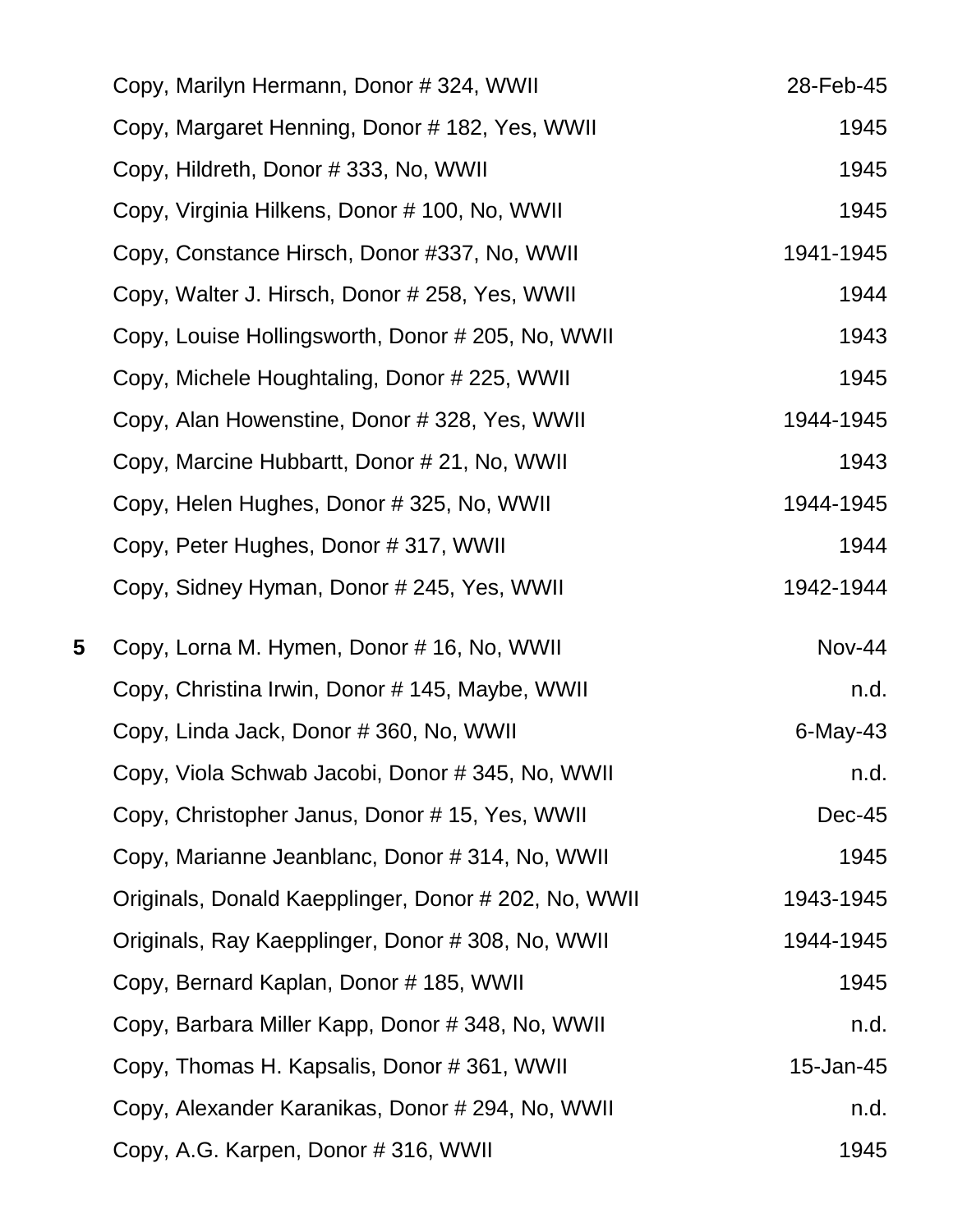|   | Copy, Alex Kaszubowski, Donor # 184, Yes, WWII      | 1942        |
|---|-----------------------------------------------------|-------------|
|   | Copy, Selig J. Kavka, Donor # 129, Maybe, WWII      | n.d.        |
|   | Copy, James Kinsella, Donor # 211, No, WWII         | 1943-1945   |
|   | Copy, Julie Koidin, Donor # 233, WWII               | 1943-1945   |
|   | Copy, Anda Konters, Donor # 52, No, WWII            | n.d.        |
|   | Copy, Bernard Kordell, Donor #171, No, WWII         | 1942-1943   |
|   | Copy, Christine Kraft, Donor # 104, Yes, WWII       | 12-Dec-43   |
|   | Copy, Clyde L. Krebs, Donor # 181, Yes, WWII        | 21-Apr-45   |
|   | Copy, Robert W. Krueger, Donor #42, WWII            | n.d.        |
|   | Copy, James A. Kveton, Donor # 271, No, WWII        | 1989        |
|   | Copy, Charles Lange, Donor # 131, No, WWII          | 1945        |
|   | Copy, Mary Jane Leverenz, Donor # 246, WWII         | 1943        |
|   | Copy, Ellis Levin, Donor # 273, No, WWII            | 7-Jun-45    |
|   | Copy, Marian Licht, Donor #118, WWII                | 1944-1945   |
|   | Copy, Leanne Lobravico, Donor # 164, Yes, WWII      | 1943-1944   |
|   | Copy, Pat Lofthouse, Donor # 169, Yes, WWII         | 1943-1944   |
|   | Copy, George Long, Donor # 138, Maybe, WWII         | 1943-1944   |
|   | Copy, Martha Brereton Loss, Donor #117, Maybe, WWII | 1942-1944   |
|   | Originals, Caryl K. Lucas, Donor # 67, Yes, WWII    | 1943-1944   |
|   | Copy, Glenda J. Lush, Donor # 177, WWII             | 1944-1945   |
|   | Copy, Lawrence M. Lykowski, Donor # 280, No, WWII   | 1943-1945   |
|   | Copy, Herman Manna, Donor # 61, No, WWII            | $2$ -Dec-44 |
|   | Copy, Betsy Matek, Donor # 102, Yes, WWII           | 19-Aug-45   |
| 6 | Copy, Nancy McCloud, Donor #355, WWII               | 30-Apr-45   |
|   | Copy, Merle McCollom, Donor #9, Yes, WWII           | 5-Dec-45    |
|   | Copy, James McCullough, Donor #93, No, WWII         | 10-Oct-44   |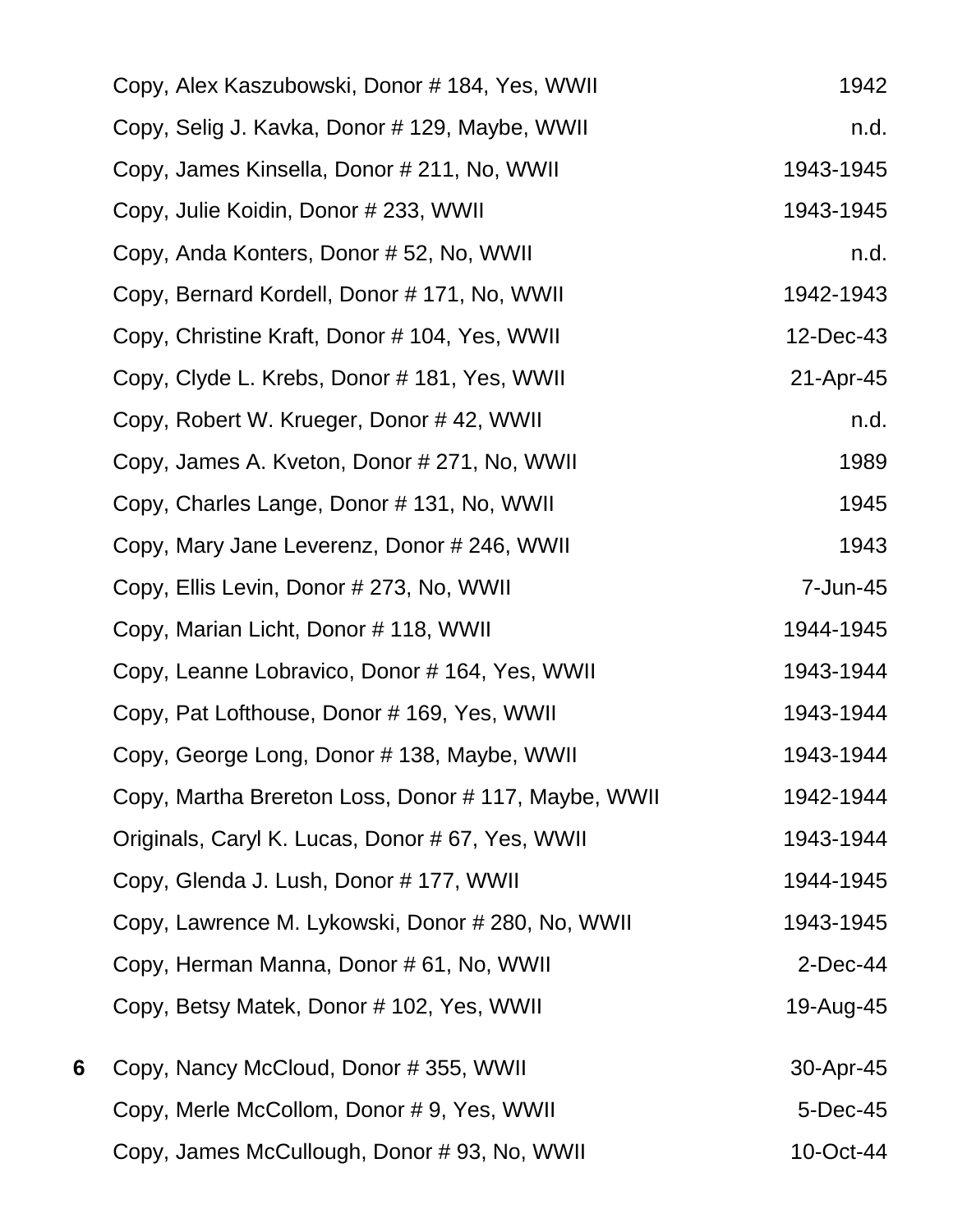| Copy, Elizabeth V. McDermott, Donor # 31, No, WWII  | 1943          |
|-----------------------------------------------------|---------------|
| Copy, John McDonough, Donor # 90, No, WWII          | 5-Jun-44      |
| Copy, Rick McGrath, Donor # 248, WWII               | n.d.          |
| Copy, James McNulty, Donor #70, Yes, WWII           | n.d.          |
| Copy, June Meka, Donor # 330, No, WWII              | 19-Apr-45     |
| Copy, James M. Merrion, Donor # 92, Yes, WWII       | 23-Mar-45     |
| Copy, Richard Michaels, Donor #167, No, WWII        | n.d.          |
| Copy, Mrs. Max W. Miller, Donor # 343, No, WWII     | 18-Nov-42     |
| Copy, Paul Miller, Donor # 105, Maybe, WWII         | 1943-1944     |
| Copy, Ruth Miller, Donor # 188, No, WWII            | 1944-1945     |
| Copy, Arthur M. Millholland, Donor # 293, Yes, WWII | 1942-1944     |
| Copy, Richard C. Minto, Donor # 364, WWII           | 1945          |
| Copy, Paul Mitchell, Donor # 332, No, WWII          | 1943-1945     |
| Copy, William Mitchell, Donor #44, No, WWII         | 22-Nov-44     |
| Copy, Marlin M. Mittag, Donor #47, Yes, WWII        | 1943-1945     |
| Copy, Vicki Ingram Moore, Donor #56, No, WWII       | Mar-44        |
| Copy, Susan Mortensen, Donor #33, No, WWII          | 23-Dec-44     |
| Copy, Ann Butler Moser, Donor # 346, No, WWII       | 1943-1945     |
| Originals, Raymond Mostek, Donor #58, WWII          | 1943-1945     |
| Copy, Bill Moucka, Donor # 35, No, WWII             | <b>Jul-45</b> |
| Copy, Regis C. Munio, Donor #4, No, WWII            | n.d.          |
| Copy, Marianne Myers, Donor # 266, Yes, WWII        | $9-Au$ g-45   |
| Copy, Marie Nicholson, Donor #179, No, WWII         | 28-Apr-41     |
| Copy, Annette C. Nozika, Donor # 187, WWII          | 2000          |
| Copy, Regina M. O'Brien, Donor # 259, Yes, WWII     | 1945          |
| Copy, Anna O'Donnell, Donor # 290, WWII             | 1944-1945     |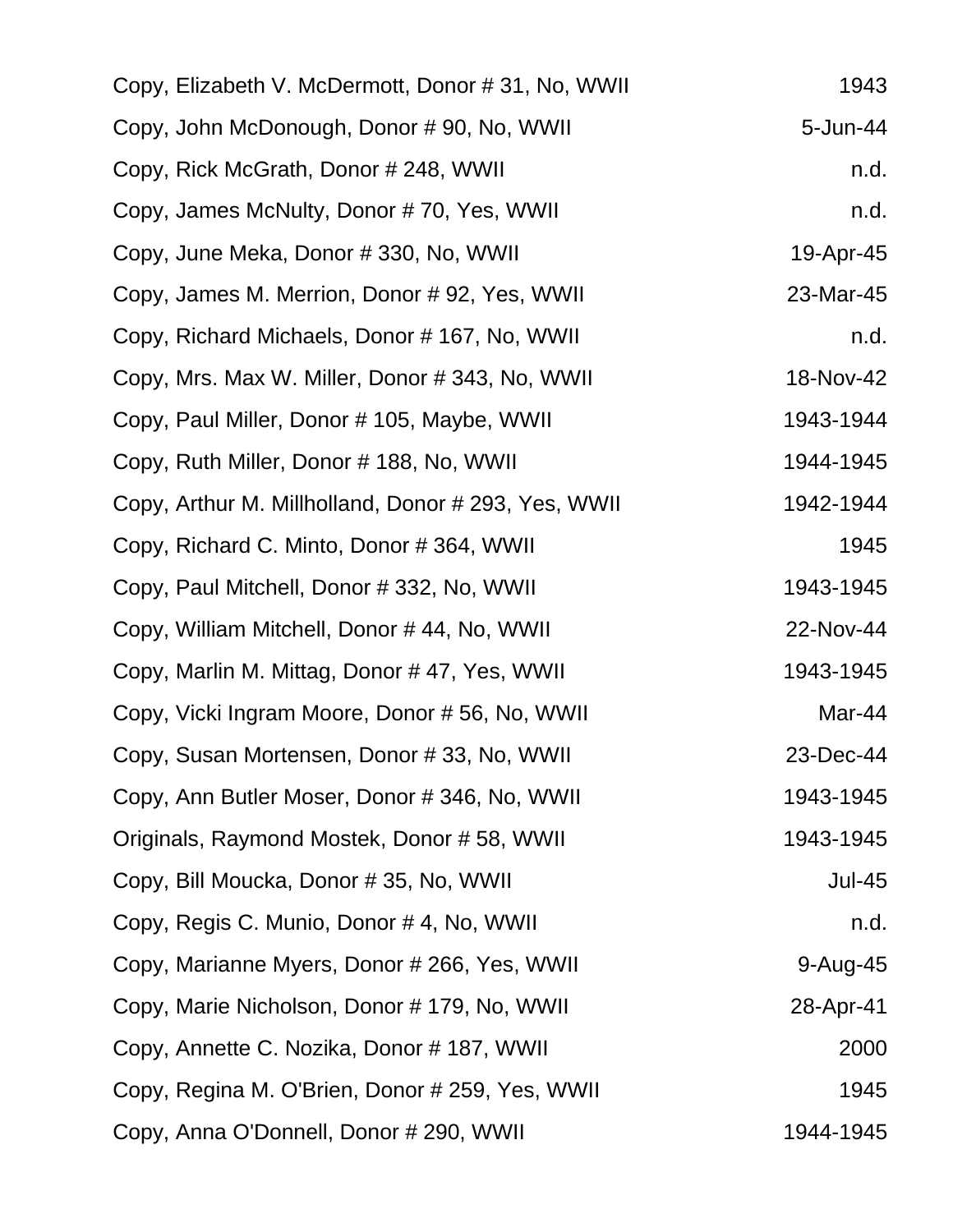| Copy, Wally Olhava, Donor # 63, No, WWII           | 14-Feb-46 |
|----------------------------------------------------|-----------|
| Copy, Michael Olsen, Donor # 186, No, WWII         | $Dec-44$  |
| Copy, Joyce A. Orliss, Donor # 247, No, WWII       | 1944      |
| Copy, William Pakosz, Donor # 54, Yes, WWII        | 1944-1946 |
| Copy, Ron Panichi, Donor # 112, No, WWII           | 27-Apr-45 |
| Copy, Herbert R. Pankrantz, Donor # 252, Yes, WWII | 1945      |
| Copy, Caesar "Pat" Pasquesi, Donor # 68, No, WWII  | 1943-1945 |
| Copy, Joan H. Peck, Donor # 136, WWII              | 10-Dec-42 |
| Copy, Solveig Pedersen, Donor # 173, Yes, WWII     | n.d.      |
| Copy, Grace Perry, Donor #130, Yes, WWII           | 1943-1944 |
| Copy, George Peters, Donor # 287, No, WWII         | 13-Jan-45 |
| Copy, Art Peterson, Donor # 298, Yes, WWII         | 1944-1945 |
| Copy, Dean W. Peterson, Donor #154, WWII           | 1943      |
| Copy, Judith A. Phillips, Donor #75, Yes, WWII     | 24-Dec-44 |
| Copy, Dorothy Pierce, Donor # 128, WWII            | 1945      |
| Copy, Ted Ploplis, Donor # 165, No, WWII           | 1943-1945 |
| Copy, Jeanne D. Pokorny, Donor # 203, No, WWII     | 1943-1944 |
| Copy, Peter Poulos, Donor # 261, Yes, WWII         | 23-Dec-43 |
| Copy, Harvey Radke, Donor #30, No, WWII            | 1942-1943 |
| Copy, Joy Ransdell, Donor # 175, No, WWII          | 8-Jan-45  |
| Copy, Richard Reinauer, Donor # 108, WWII          | 25-Jul-44 |
| Copy, Susan Repplinger, Donor # 239, WWII          | 28-Apr-05 |
| Copy, Jonnie Richardson, Donor # 10, No, WWII      | 1948      |
| Originals, Henry Rogers, Donor # 69, No, WWII      | 1942-1945 |
| Copy, Sally Gilmore Roniss, Donor # 60, Yes, WWII  | n.d.      |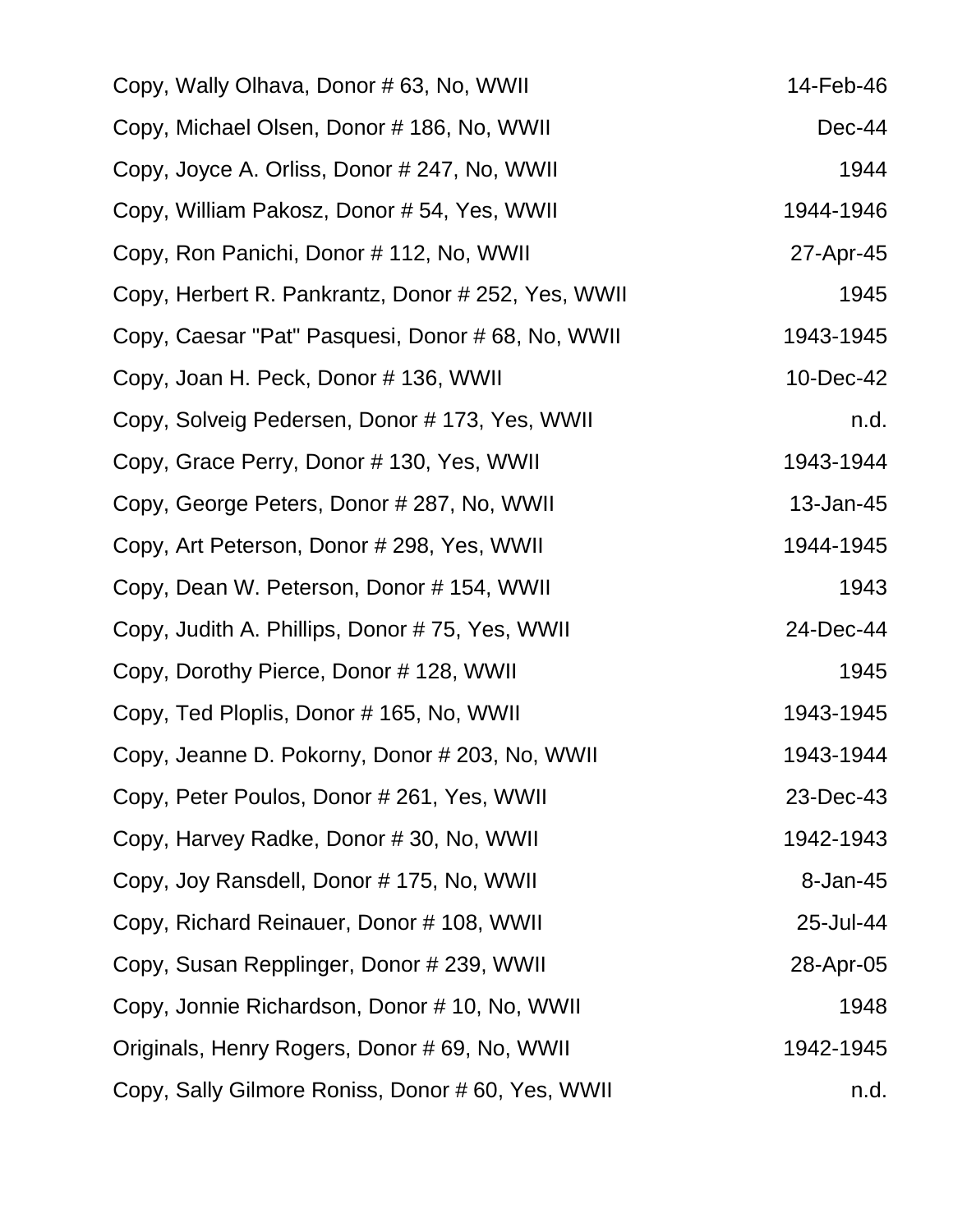| 7 | Copy, Trudy Ronnel, Donor # 289, WWII               | 22-Jan-45     |
|---|-----------------------------------------------------|---------------|
|   | Copy, Donald Rovick, Donor # 149, No, WWII          | n.d.          |
|   | Copy, Neal J. Rubin, Donor # 253, Yes, WWII         | 16-Aug-45     |
|   | Copy, Barbara J. Runyon, Donor #76, Yes, WWII       | 20-Dec-41     |
|   | Copy, Nancy J. Ruta, Donor # 319, No, WWII          | 1944-1945     |
|   | Copy, Martha Sanner, Donor # 244, No, WWII          | 1943-1945     |
|   | Copy, Haya Bosky Savage, Donor #326, Yes, WWII      | 1943          |
|   | Copy, Elizabeth Schieble, Donor # 201, Maybe, WWII  | 1941-1943     |
|   | Copy, Milton Schober, Donor # 236, WWII             | 1944-1945     |
|   | Copy, Ted Scott, Donor # 354, WWII                  | 1945          |
|   | Copy, William Seggerson, Donor # 158, Maybe, WWII   | 10-Oct-45     |
|   | Copy, Bill Severin, Donor # 53, No, WWII            | n.d.          |
|   | Originals, Charles Shafer, Donor # 110, Maybe, WWII | 1944-1945     |
|   | Copy, Barbara Sherman, Donor #180, No, WWII         | n.d.          |
|   | Copy, Bill Shunick, Donor # 111, No, WWII           | 1943-1945     |
|   | Copy, Rose Sisco, Donor # 268, WWII                 | 1942-<br>1944 |
|   | Copy, Edwin Smith, Donor # 34, No, WWII             | 8-Sep-45      |
|   | Copy, Judy Smith, Donor # 96, No, WWII              | 25-Dec-43     |
|   | Copy, Willard R. Smith, Donor # 86, No, WWII        | 1943-1945     |
|   | Copy, Edith Smithson, Donor # 2, Yes, WWII          | 4-Apr-45      |
|   | Copy, Larry Sommers, Donor #13, Yes, WWII           | 1945          |
|   | Copy, Sheila L. Spica, Donor # 232, No, WWII        | 1943          |
|   | Copy, Robert Springsteen, Donor # 64, No, WWII      | 8-Apr-45      |
|   | Copy, Maryann Staroscik, Donor # 157, Yes, WWII     | 8-Aug-45      |
|   | Copy, Emily Steckiewicz, Donor #72, Yes, WWII       | 1945          |
|   | Copy, Judith Stephens, Donor # 286, No, WWII        | n.d.          |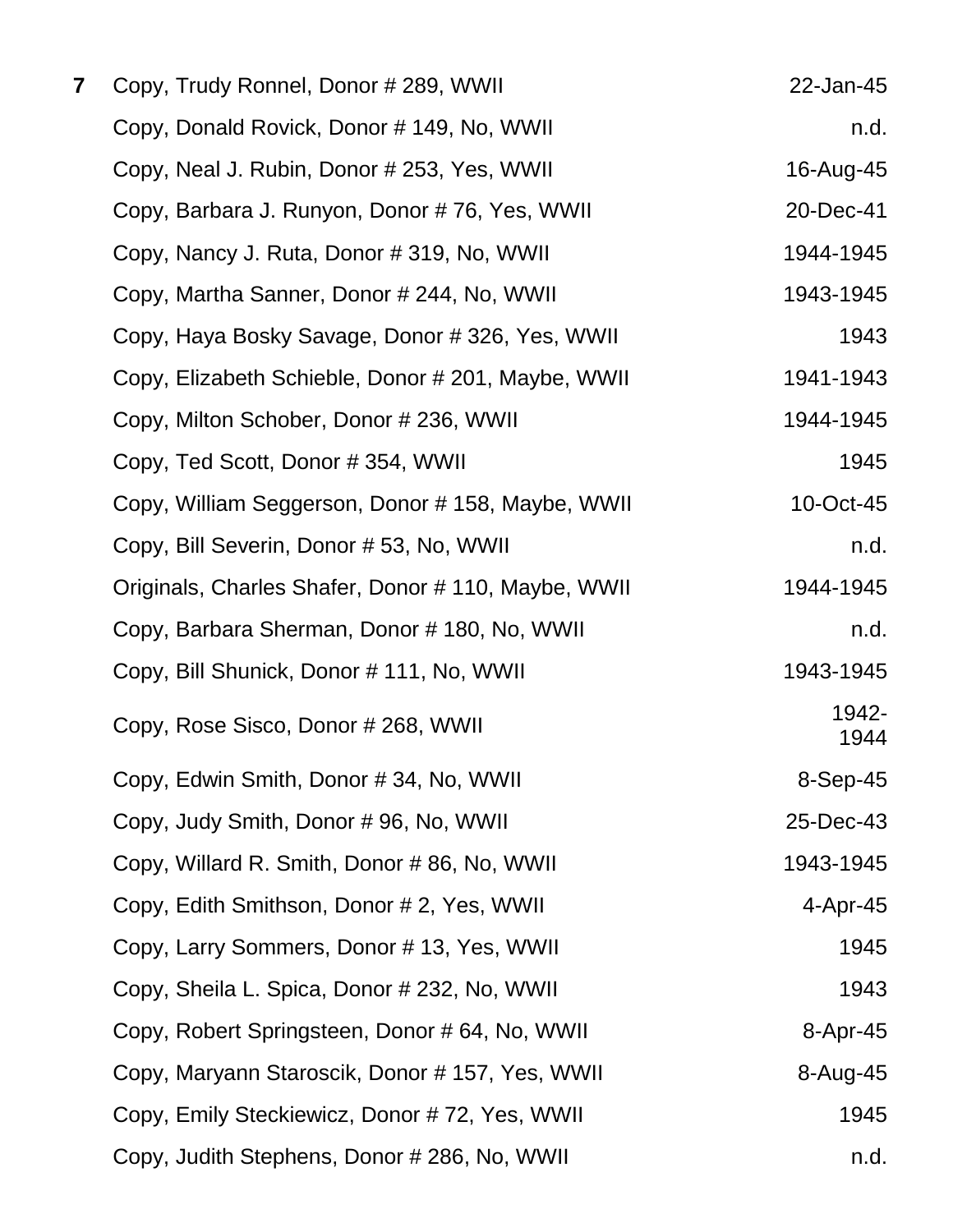|   | Copy, Richard Stepke, Donor # 269, No, WWII         | 1944       |
|---|-----------------------------------------------------|------------|
|   | Copy, Nancy Stuart, Donor # 191, No, WWII           | 1942-1943  |
|   | Copy, Jonathan A. Stimes, Donor #41, No, WWII       | 1944       |
|   | Copy, Marjorie Storer, Donor # 103, Maybe, WWII     | 20-May-44  |
|   | Copy, Walter A. Swiatkowski, Donor # 208, Yes, WWII | 1945       |
|   | Copy, Clifford C. Swick, Donor # 240, WWII          | 1945-1946  |
|   | Copy, John S. Thoms, Donor #74, Yes, WWII           | 1944-1945  |
|   | Copy, Aaron Tilkin, Donor # 147, Maybe, WWII        | 28-Jul-44  |
|   | Copy, Ella May Ulrich, Donor # 291, WWII            | 1944-1945  |
|   | Copy, Angie Urbanik, Donor # 358, WWII              | 21-Apr-44  |
|   | Copy, Robert Vacek, Donor # 195, No, WWII           | 1944-1945  |
|   | Copy, Lawrence Valentine, Donor #11, No, WWII       | 20-Feb-45  |
|   | Original, Michael Viola, Donor # 99, No, WWII       | 12-Nov-44  |
|   | Copy, Pat Wagner, Donor # 329, No, WWII             | 1944       |
|   | Copy, Wilma Wall, Donor # 204, No, WWII             | 1944-1945  |
|   | Copy, Edward L. Waytula, Donor # 95, No, WWII       | 1942-1945  |
|   | Copy, Kerry Vander Weele, Donor # 262, Yes, WWII    | 5-Sep-45   |
|   | Copy, Edith Weiner, Donor # 123, Yes, WWII          | 15-Aug-45  |
|   | Copy, Margaret Mary Weyers, Donor #19, No, WWII     | 28-Sep-44  |
|   | Copy, Linda Kay White, Donor # 335, No, WWII        | 1943       |
|   | Copy, Marilyn R. Wiedder, Donor # 321, Yes, WWII    | $4-Sep-45$ |
|   | Copy, Julius J. Wineberg, Donor # 134, Maybe, WWII  | n.d.       |
|   | Copy, Robert W. Wolf, Donor # 161, No, WWII         | 28-Jul-43  |
| 8 | Copy, Craig G. Wolff, Donor # 251, WWII             | 1942-1945  |
|   | Copy, Ann Woltjen, Donor # 127, Maybe, WWII         | n.d.       |
|   | Copy, William R. Yowell, Donor # 122, Yes, WWII     | 1945       |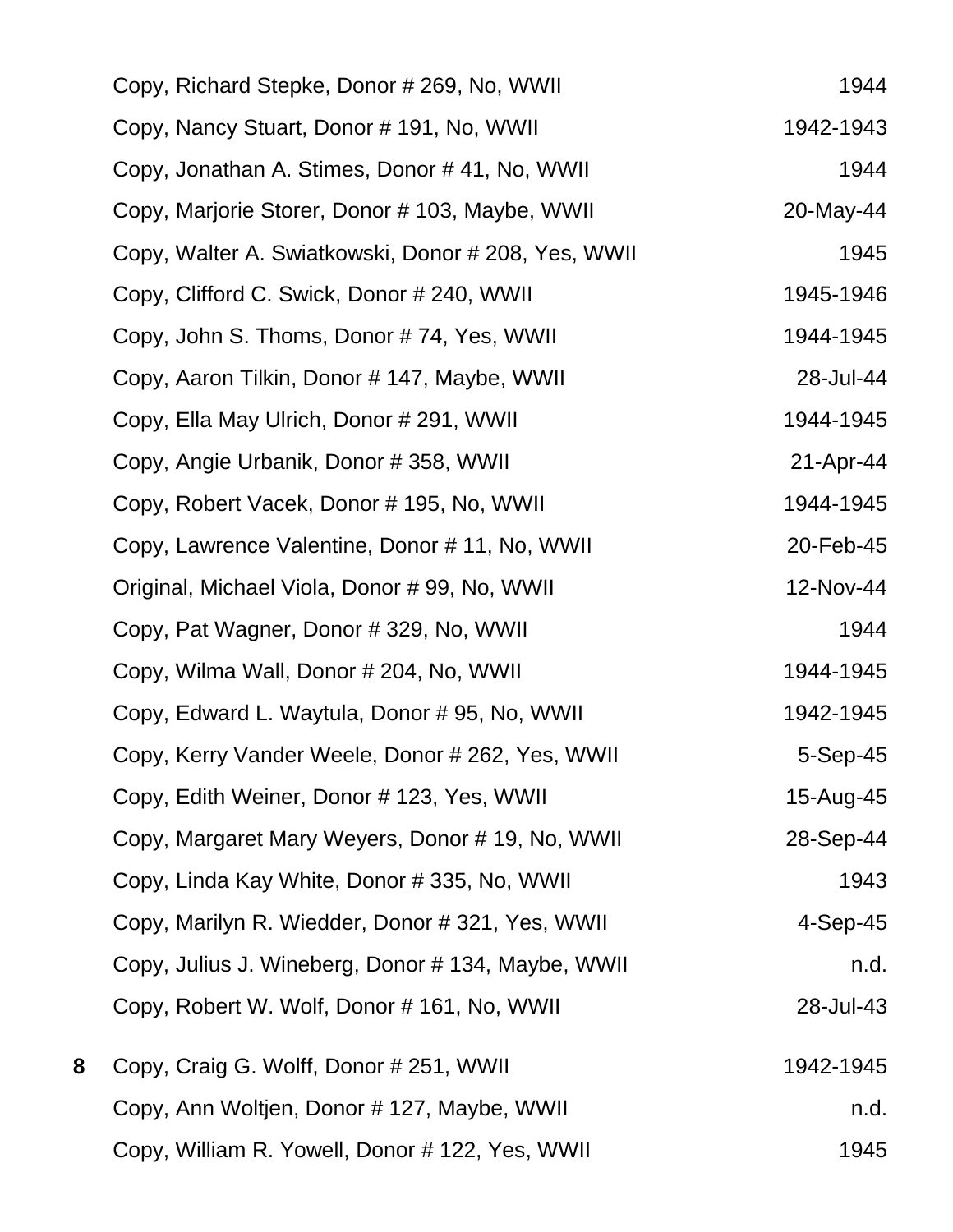| Copy, Shannon Zalinski, Donor # 288, No, WWII        | $9$ -May-44 |
|------------------------------------------------------|-------------|
| Copy, Donor # 241, Maybe, WWII                       | 1944        |
| Copy, Mari Lyn Baker, Donor #45, Yes, Korea          | 7-Sep-50    |
| Copy, Donald Blaesing, Donor # 238, Korea            | 1950-1952   |
| Copy, Sylvia Chimbidis, Donor # 26, Yes, Korea       | $6$ -May-51 |
| Copy, Walter Crowell, Donor # 156, Korea             | 30-Jul-50   |
| Copy, Douglas Downey, Donor # 277, No, Korea         | 1953-1954   |
| Copy, Ginger Manley, Donor # 356, Korea              | 1951        |
| Copy, Lester Pauls, Donor # 28, No, Korea            | 3-Dec-52    |
| Copy, A. Glen Resch, Donor # 152, Maybe, Korea       | n.d.        |
| Copy, John A. Ulrich, Donor # 304, Yes, Korea        | 1952        |
| Copy, David J. Winer, Donor #40, No, Korea           | 1946        |
| Copy, Sheila Wolfson, Donor #98, Yes, Korea          | 4-Jan-51    |
| Copy, Linda Landis Andrews, Donor # 198, No, Vietnam | 1966        |
| Copy, Robert Arnoldt, Donor # 270, No, Vietnam       | 24-Jul-66   |
| Copy, Fred Leo Brown, Donor # 297, Yes, Vietnam      | n.d.        |
| Copy, Ursula Cacelli, Donor # 350, Vietnam           | 1965-1968   |
| Copy, Kathy Campagna, Donor #151, Vietnam            | n.d.        |
| Copy, Jo Anne Kriens, Donor # 342, No, Vietnam       | 1967        |
| Copy, Bill Lavicka, Donor # 336, No, Vietnam         | 1967-1969   |
| Copy, Gail L. Nonaka, Donor # 305, Yes, Vietnam      | 1968        |
| Copy, Lindy Paschall, Donor # 363, Vietnam           |             |
| Copy, Elizabeth Siedlecki, Donor #81, Yes, Vietnam   | May-67      |
| Copy, Esther Windmiller, Donor #153, Vietnam         | n.d.        |
| Copy, Tom Zalabak, Donor # 20, Yes, Vietnam          | Feb-72      |
| Copy, Gordon R. Zerkel, Donor # 275, No, Vietnam     | 1967-1968   |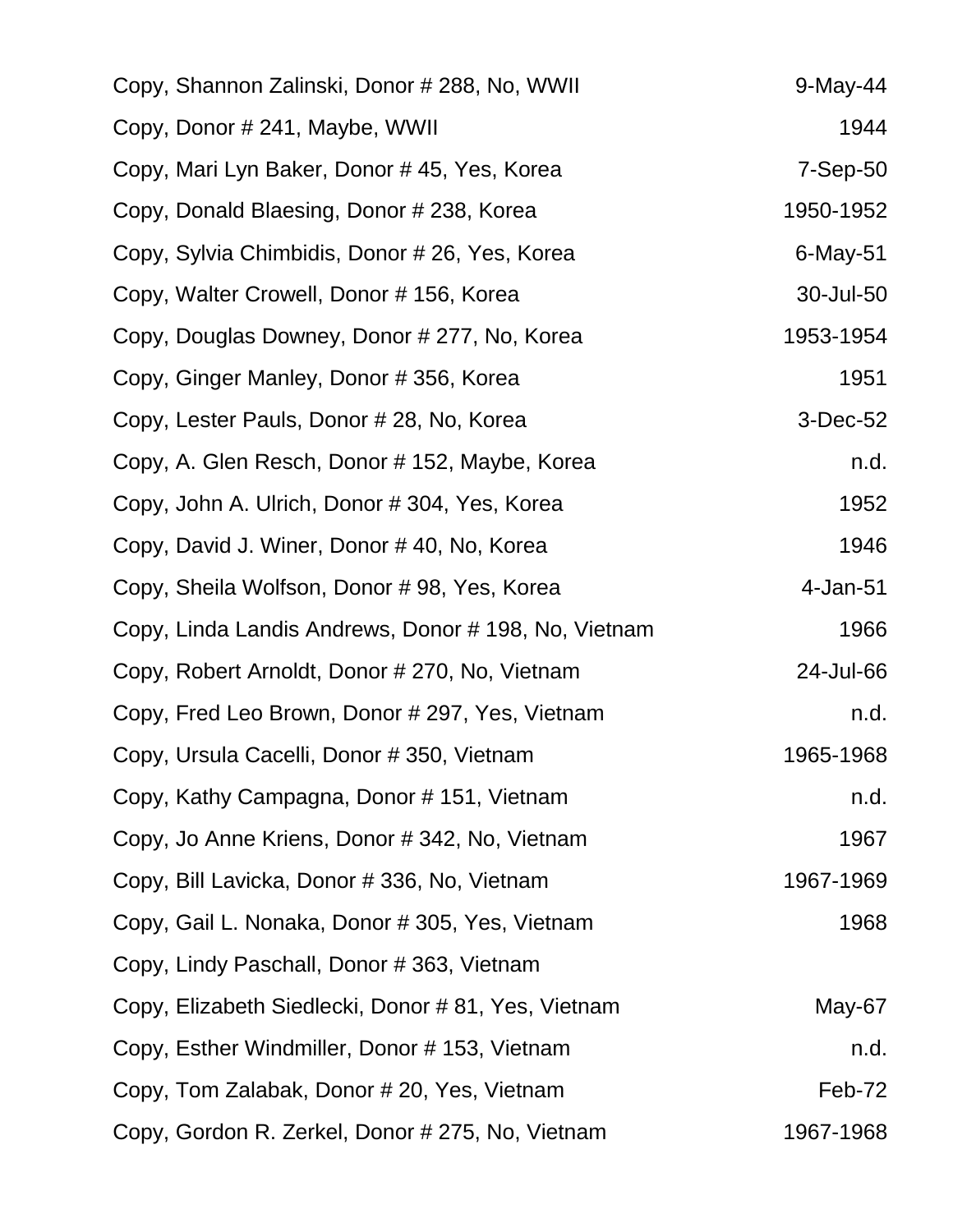|   | Copy, Joyce Logel, Donor # 66, Gulf                          | 11-Feb-91 |
|---|--------------------------------------------------------------|-----------|
|   | Copy, Mila Nolan, Donor # 274, No, Gulf                      | 1990      |
|   | Original, John P. Reidy, Donor # 79, No, Gulf                | 10-Feb-91 |
|   | Copy, Susan Winstead, Donor # 23, No, Gulf                   | 1991      |
|   | Copy, Loretta Pyrdek, Donor # 351, Yes, Kosovo               | 18-Jul-99 |
|   | Copy, Jarmila V. Del Boccio, Donor # 116, Maybe, WWI & WWII  | 1918-1945 |
|   | Copy, Pam Greenfield, Donor # 234, WWI & WWII                | 1918-1945 |
|   | Copy, Sally Tibbetts, Donor # 24, No, WWII & Korea           | 1945      |
|   | Copy, David Novak, Donor # 21, No                            | 2000      |
|   | Copy, Edwin Weig, Donor # 113, Yes, Spanish-American & WWI   | 1899-1918 |
| 9 | Copy, Vicky Gresik, Donor # 260, Yes, Civil War, WWI & WWII  | 1861-1944 |
|   | Copy, Carolyn R. Melka, Donor # 285, No, WWII & Vietnam      | 1945-1963 |
|   | Copy, Wallace O. Heistad, Donor # 176, Yes, Civil War & WWII | 1861-1945 |
|   | Copy, Allison Katzman, Donor # 183, WWI & WWII               | 1918-1945 |
|   | Copy, Robert Dowse, Donor # 121, Maybe, Civil War & WWII     | 1862-1944 |
|   | Copy, Mary Northam Welge, Donor # 50, Yes, Civil War & WWI   | 1865-1919 |
|   | Copy, Bill West, Donor #18, No                               | n.d.      |
|   | Copy, Alice Vitacco, Donor # 284, No, WWII                   | 1945      |
|   | Copy, Andrew Carroll, Donor # 327, Yes, All wars             | 1858-1966 |
|   | Copy, Faith Otis Bailey, WWII                                | 1944      |
|   | Copy, B. Forbes Salvesen, WWII                               | 1940-1945 |
|   | Copy, Rosemary Pietrzak, WWI & WWII                          | 1918-1945 |
|   | Copy, John Kelly, Post-WWI Family History                    | 1911-1920 |
|   | Copy, John M. Wieland, WWII                                  | 1945      |
|   | Copy, Tom Anastos, WWII                                      | n.d.      |
|   | Copy, James E. Cummings, WWI                                 | 1919      |